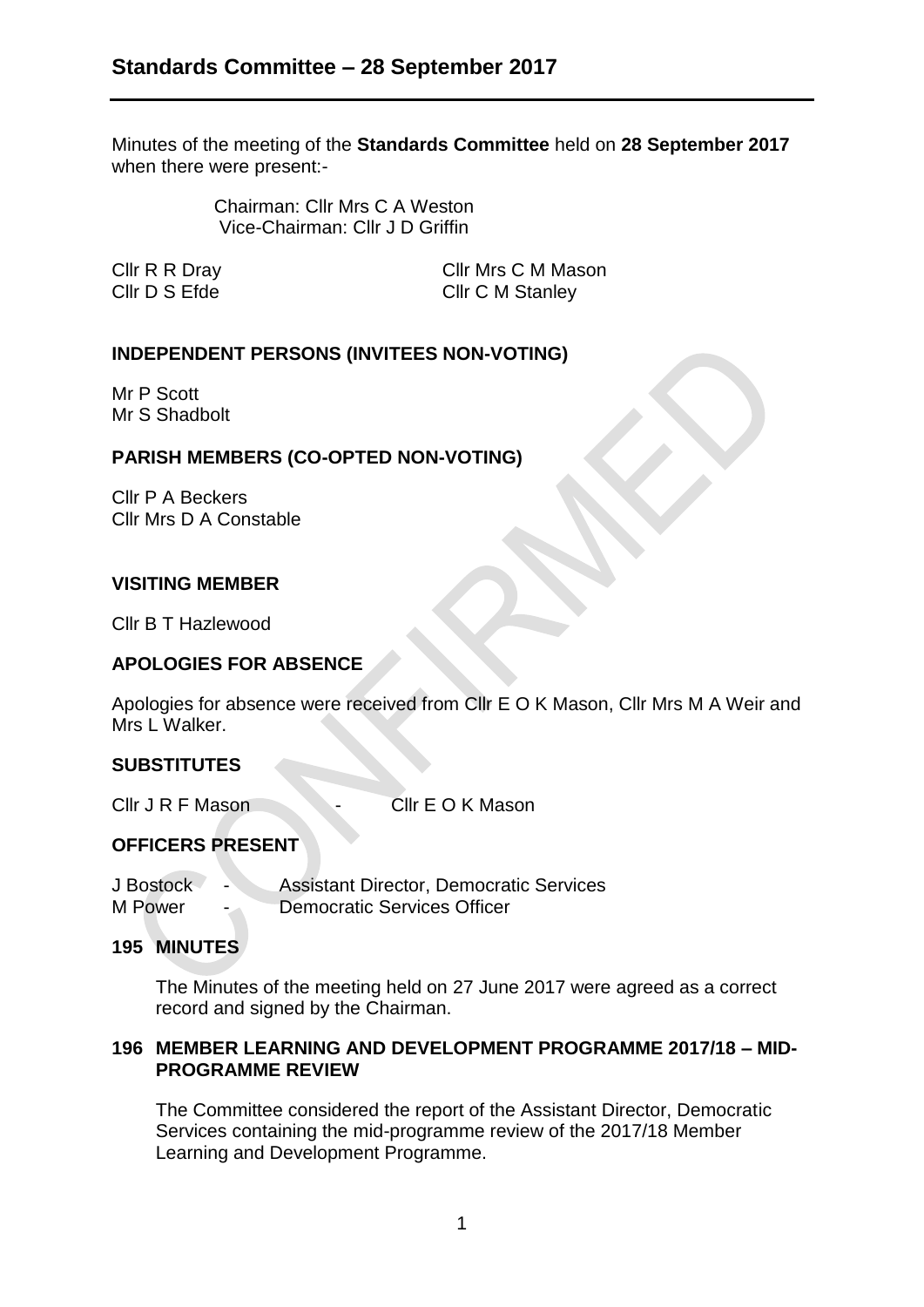During discussion, the following was noted:

With reference to the Minutes of the meeting held on 27 June 2017, it would have been appropriate for the cost of a venue in the east of the District in which the Parish Council planning training sessions could be held to have been provided prior to arranging the training on 10 October. Apart from the Code of Conduct training, which was well attended, albeit from only seven of the fourteen Parish/Town Councils, there had been low attendance at training courses offered. The Committee aimed to encourage Parish/Town Councils to attend training courses.

It was agreed that in future a separate heading should be included in the report to cover information on briefing sessions to Members from the NHS, Police and Crime Commissioner and other partner organisations, which were outside of the formal training programme. It was noted that such briefing sessions were not funded from the Member training budget.

A Parish Council representative who had undertaken the Safeguarding elearning training offered to District and Parish/Town Councillors advised that it was both useful and easy to follow and understand. It was requested that a reminder of the availability of the training be sent to those Members who had not completed it, although it was noted that e-learning may not be suitable for some. Assurance was sought that no data was collected or stored when Members undertook this training.

Members requested that the offer of morning sessions as an alternative to evening sessions be extended to mandatory planning training sessions where appropriate.

Attendance at the Treasury Management training this year had been very low and should be offered in future as one session only. The training was Highly Recommended for Members of the Review Committee and, as such, might be best placed under the Review Committee's training programme

It was noted that the opportunity to attend a 'mop-up' session of Licensing Committee training with the Council's Licensing officer had been offered to the two Members who had been unable to complete the mandatory training session arranged for June.

Reference was made to the importance of Members of the Licensing Committee being fully trained to ensure correct decisions are made.

It was noted that non-attendance by a Councillor may be due to family commitments. Some Councillors attend training courses during the course of their employment, which may contribute towards low attendance at some of the Council run courses. The Standards Committee could investigate whether the current system is appropriate and effective.

It was felt that a minimum attendance on courses should be set to ensure training is viable. The Committee agreed that, in respect of non-mandatory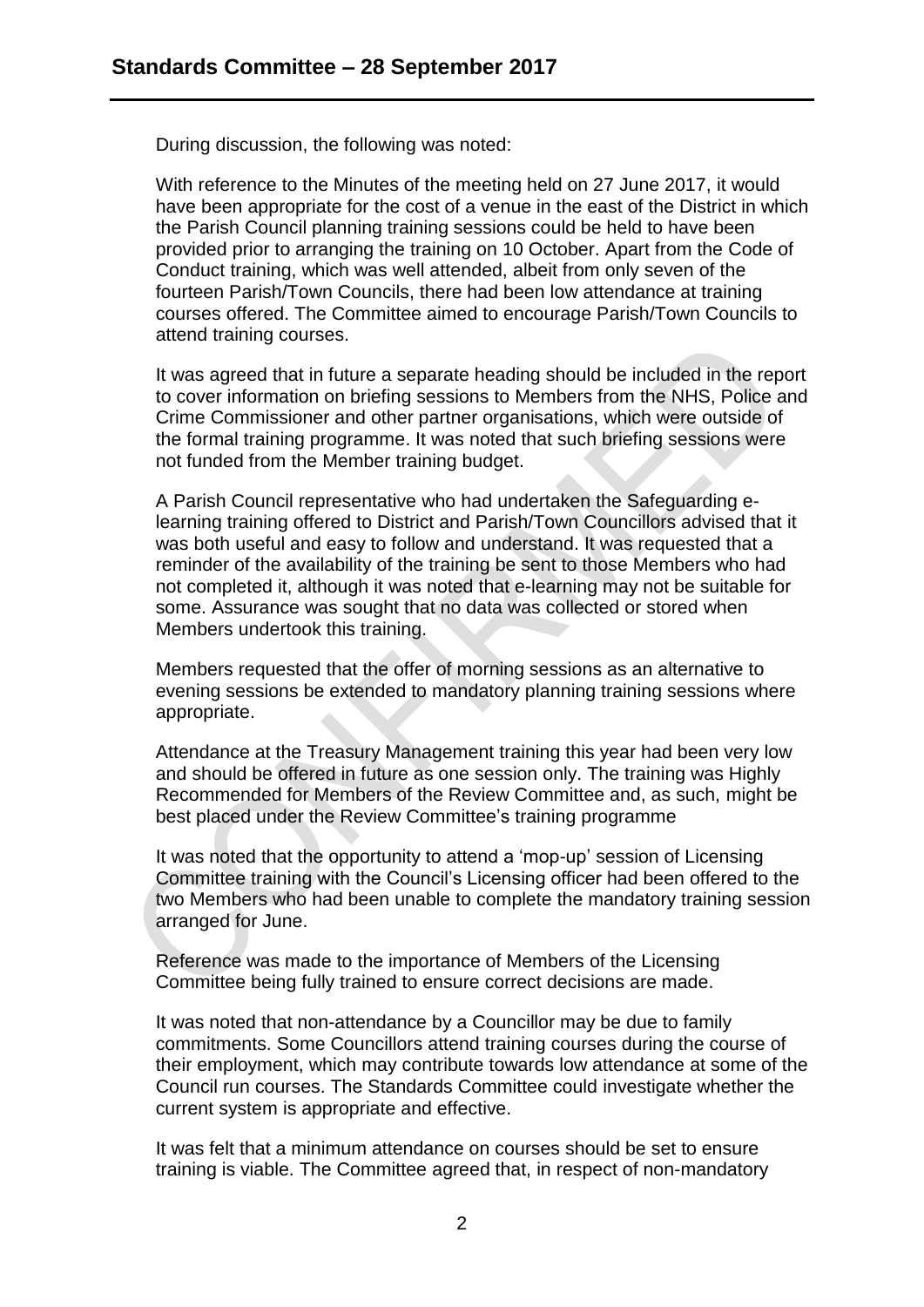training, where two sessions of training are offered and less than 25% of Members are booked to attend (including Parish/Town Council representatives), officers should consider amalgamating the two and offering just the session that had the greater number of Members booked to attend. The session offered would not necessarily be an evening session and Members would be contacted to advise that only one course would run. In making such a decision, note could be taken of any cancellation policy in respect of an external trainer. For some courses, it may be appropriate to offer just one session of training. If there was subsequently a high demand, a further course could be run later in the year.

The Committee also agreed that, if a Councillor had been unable to attend a scheduled mandatory licensing training session, the option of attendance at Licensing training run by another local authority should be explored. It was noted that there was likely to be a cost associated with this arrangement.

It was noted that a Member who is unable to attend a mandatory training course could make an application to the Standards Committee for dispensation.

## **Resolved**

- (1) That the attendance by Rochford District Councillors at the training courses in Phase 1 of the Programme, as appended to the report, be noted.
- (2) That the content of the training programme to date and the forthcoming opportunities for the remainder of 2017/18 be noted.
- (3) That the offer of morning sessions as an alternative to evening sessions be extended to mandatory planning training sessions where appropriate.
- (4) That in respect of non-mandatory training, where two sessions of training are offered and fewer than 25% of Members (including Parish/Town Council representatives) are booked to attend, officers consider amalgamating the two and running just the session that has the greater number of Members booked to attend. Affected Members to be advised that only one session would run.
- (5) That, where a Councillor has been unable to attend the scheduled mandatory Licensing training session, the option of attendance at Licensing training run by another local authority be explored.

The meeting closed at 8.28 pm.